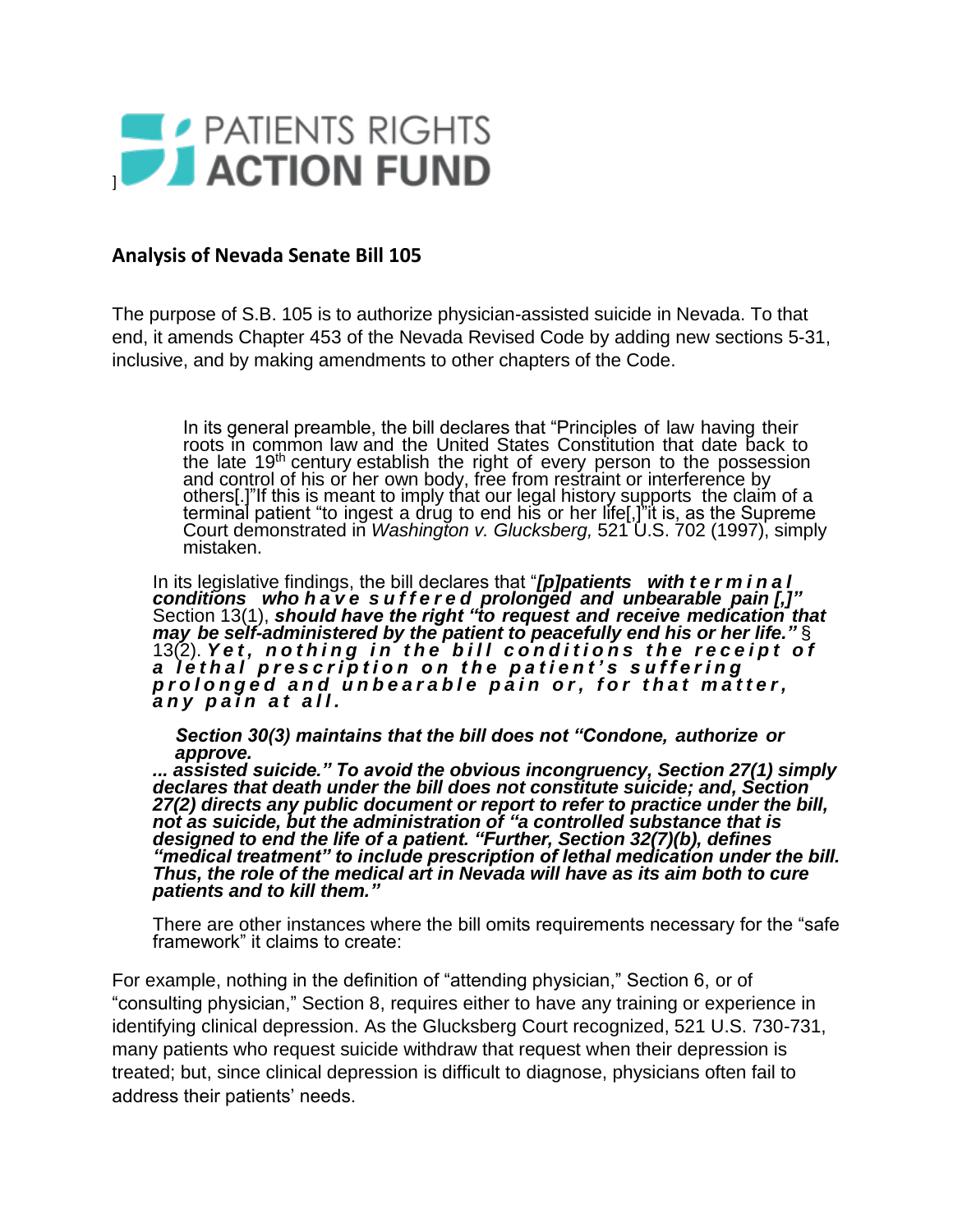Notably, though Section 18(1)(a) provides that the attending physician "shall" refer the patient to a psychiatrist or psychologist for an evaluation of the patient's competency, the requirement is actually discretionary depending on whether the attending or consulting physician judges that the patient may lack competency.

Nothing in the definition of "terminal condition," § 12, specifies the level of certainty the attending physician's terminal diagnosis and prognosis must have. Thus, a prediction that death is "more likely than not" within six months would satisfy the definition.

Nothing in the bill prevents the consulting physician from witnessing the patient's written request for lethal medication. If the attending physician is disqualified as an interested party from serving as such witness, Section 15(1)(b), the consulting physician should be as well.

*Notably, one witness to the patient's written request can have a financial interest in the patient's estate, § 15(1)(b)(2), or can be an owner, operator, or employee of the health care facility where the patient resides,* § *15(1)(b)(3), and who may have an interest in freeing up a "Medicaid bed" for a private paying patient. Indeed, for patients residing in long-term care or hospice care facilities, Section 15(2) requires that one witness must be someone designated by the facility; and, since the examples listed are merely illustrative, an owner, operator, or employee can serve that role.*

*Since Section 17(3) places no conditions on someone interpreting the private conversation between the physician and patient concerning the present of coercion or undue influence, that person can have a financial interest in the patient's estate.* 

Notably, *the proofs of residency in Section 15(1)(c) are only illustrative, leaving the sufficiency of other evidence to the discretion of the attending physician. Further, though Section 22(1) states that the patient can revoke the request for lethal medication at any time, Section 22(2) indicates that it only becomes effective when communicated to the attending physician.*

There is no requirement that the patient's competency be evaluated before the lethal medication is taken, even though months have elapsed since the prescription was written. *Under Section 32(1), if an expired prescription for lethal medication is renewed, there is no requirement that the prescribing physician reevaluate the patient's competency.* 

There is no requirement that an objective witness be present at the time the medication is taken.

24 If the coroner confirms the attending physician who wrote the lethal prescription, then neither the coroner, coroner's deputy, or local health officer is required to investigate or certify the cause of death, *§ 1(1)(a) & (b),* even though such physician was not present when the patient died, *§* 3(2), and therefore would not have personal knowledge that the patient died from the lethal medication. Though the coroner can access the records of *the Division of Public and Behavioral Health of the Department of Health and Human Services* to confirm whether the patient died from the lethal medication, *§* 1(2), the coroner will not be able to